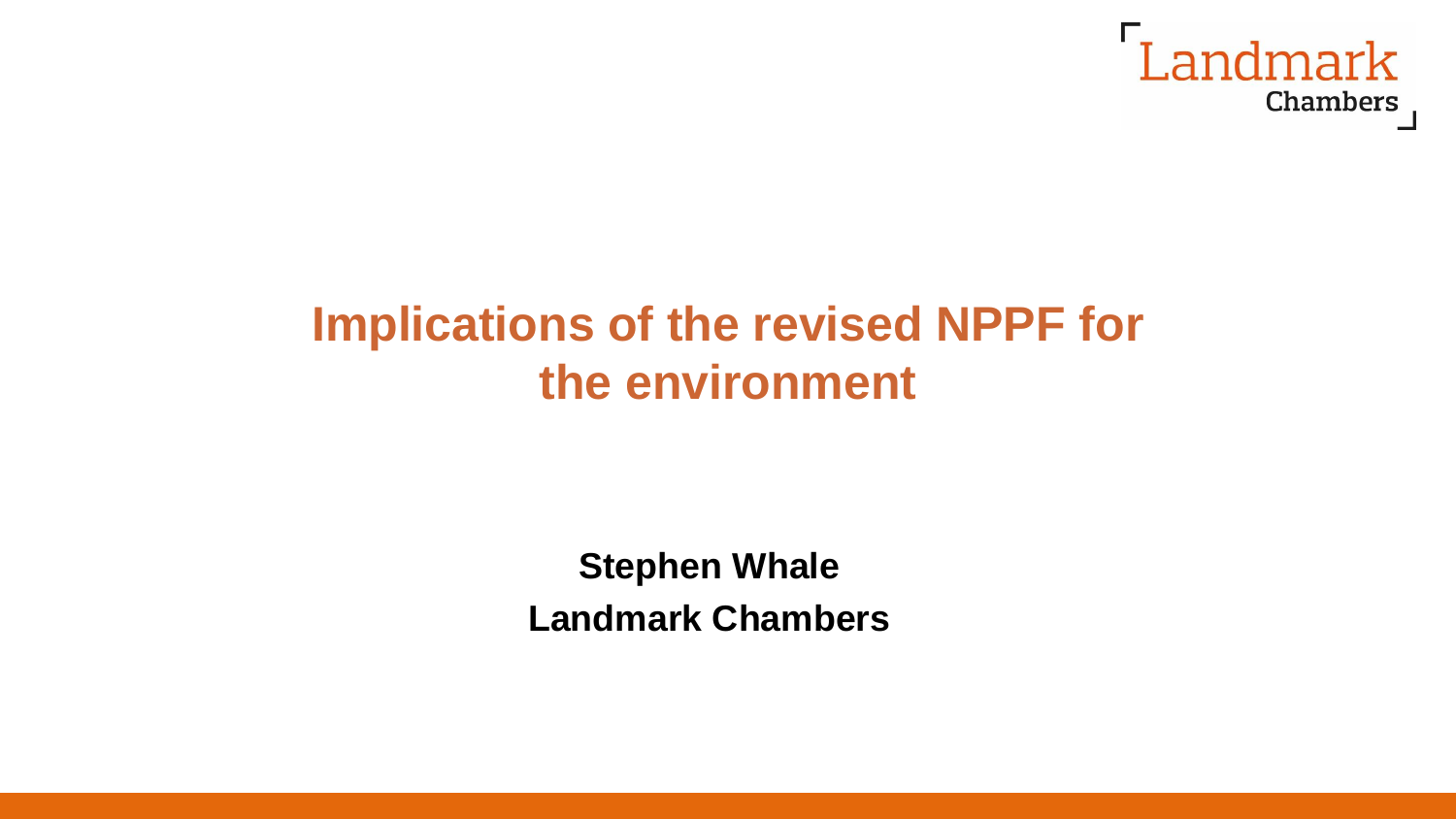#### **The focus: Chapter 15**



- NPPF1 paragraphs 109-125 v NPPF2 paragraphs 170-173
- NPPF1: "...contribute to and enhance..."
- NPPF2: "... contribute to and enhance..."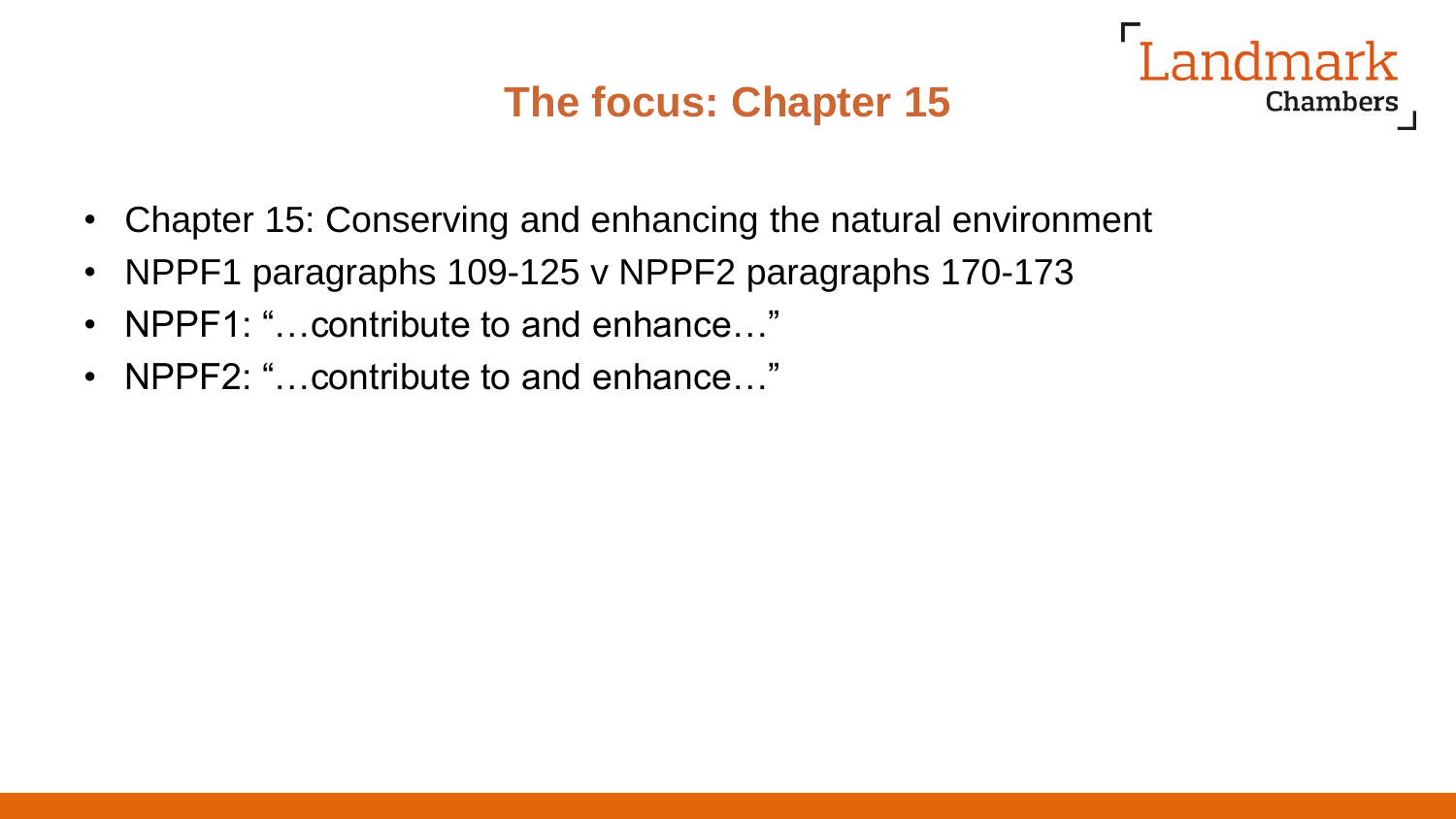#### **Valued landscapes**

- NPPF1 paragraph 109 1<sup>st</sup> bullet point
- NPPF2 paragraph 170a
- *Stroud DC v Secretary of State* [2015] EWHC 488 (Admin)
- But see now *CEG Land Promotions II Ltd v Secretary of State* [2018] EWHC 1799 (Admin); [2018] JPL 1362 (also Mr Justice Ouseley)
- *CEG* (NPPF1 paragraph 109 case) at [55]: "…[*Stroud*] was an extempore judgment and…late on a Friday afternoon."
- *CEG*: "Valued landscape" is not coterminous with "designation" and it does not require "demonstrable physical attributes"
- "(in a manner commensurate with their statutory status or identified quality in the development plan)"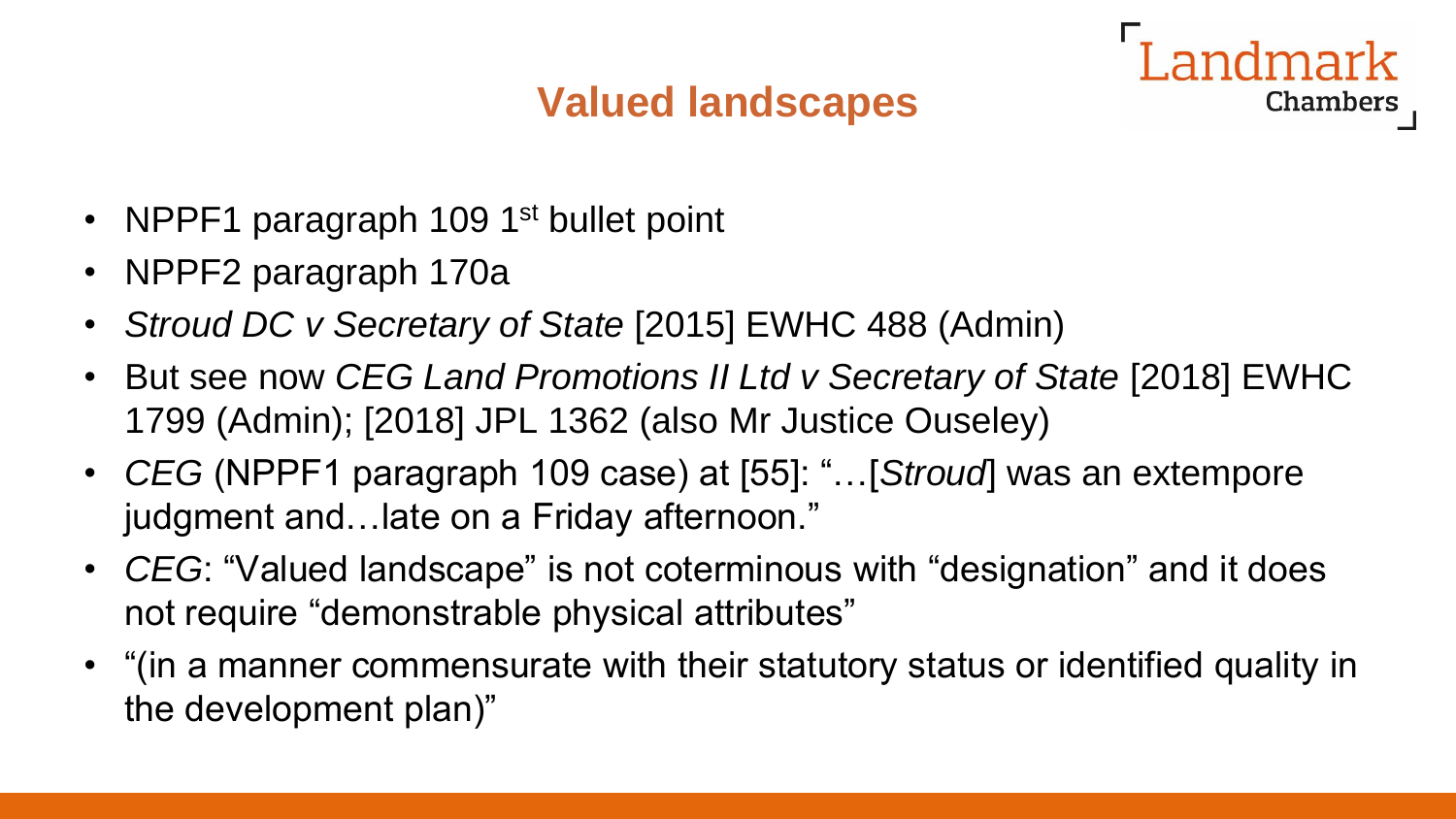#### **Some subtle differences**



- NPPF2 paragraph 170a: "protecting and enhancing valued landscapes, sites of biodiversity or geological value and soils…"
- NPPF1 paragraph 17: "... recognising the intrinsic character and beauty of the countryside…"
- NPPF2 paragraph 170b: "[contribute to and enhance...by] recognising the intrinsic character and beauty of the countryside…and of trees and woodland."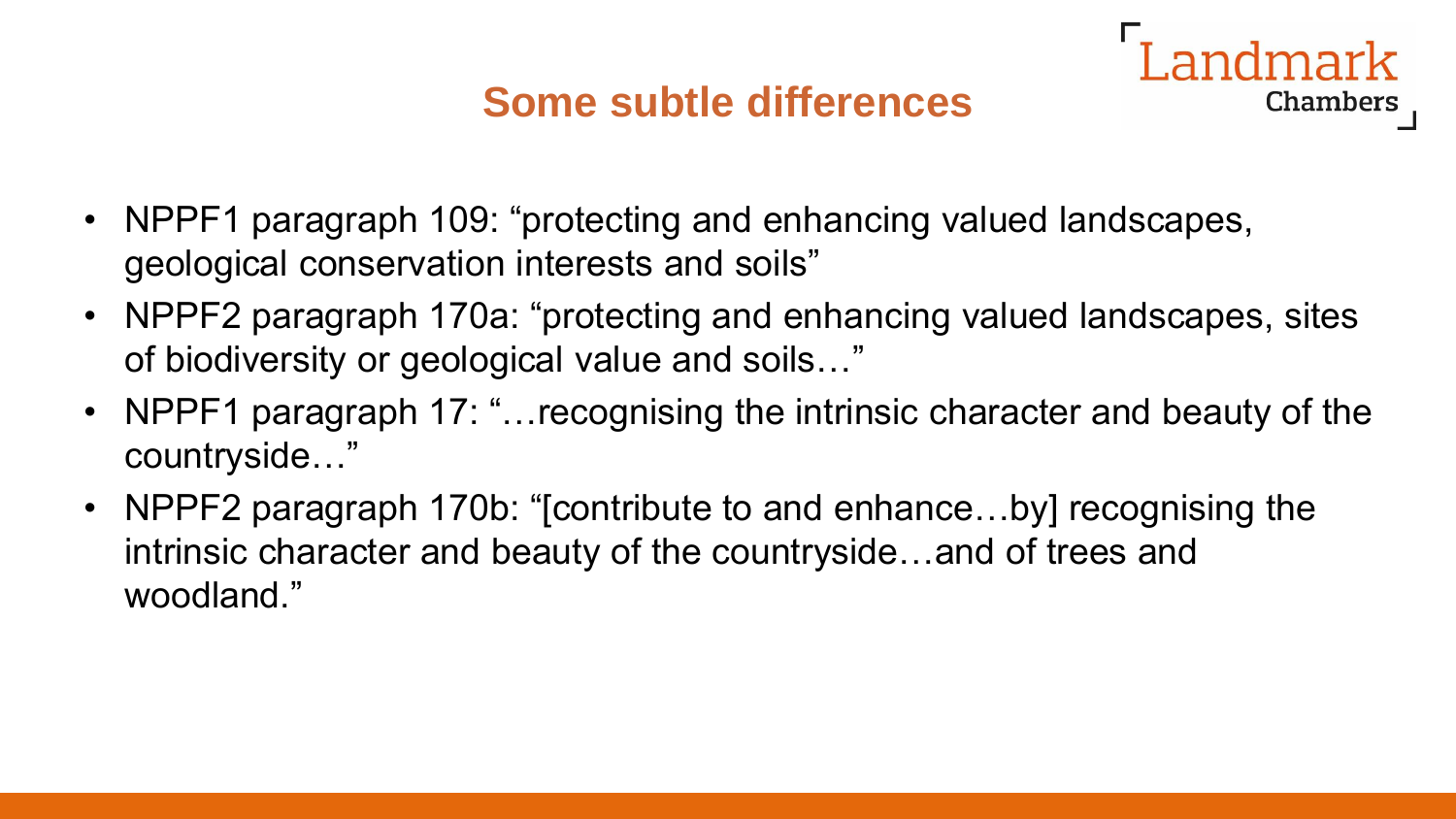#### **More subtle differences**

ndmark

- NPPF1 paragraph 112: "...take into account the economic and other benefits of the best and most versatile agricultural land."
- NPPF2 paragraph 170b: "[contribute to and enhance...by] recognising...the economic and other benefits of the best and most versatile agricultural land…"
- But NB footnote 53: Plan-making only sequential test?
- NPPF1 paragraph 109: "minimising impacts on biodiversity and providing net gains in biodiversity where possible…"
- NPPF2 paragraph 170d: "minimising impacts on and providing net gains for biodiversity…"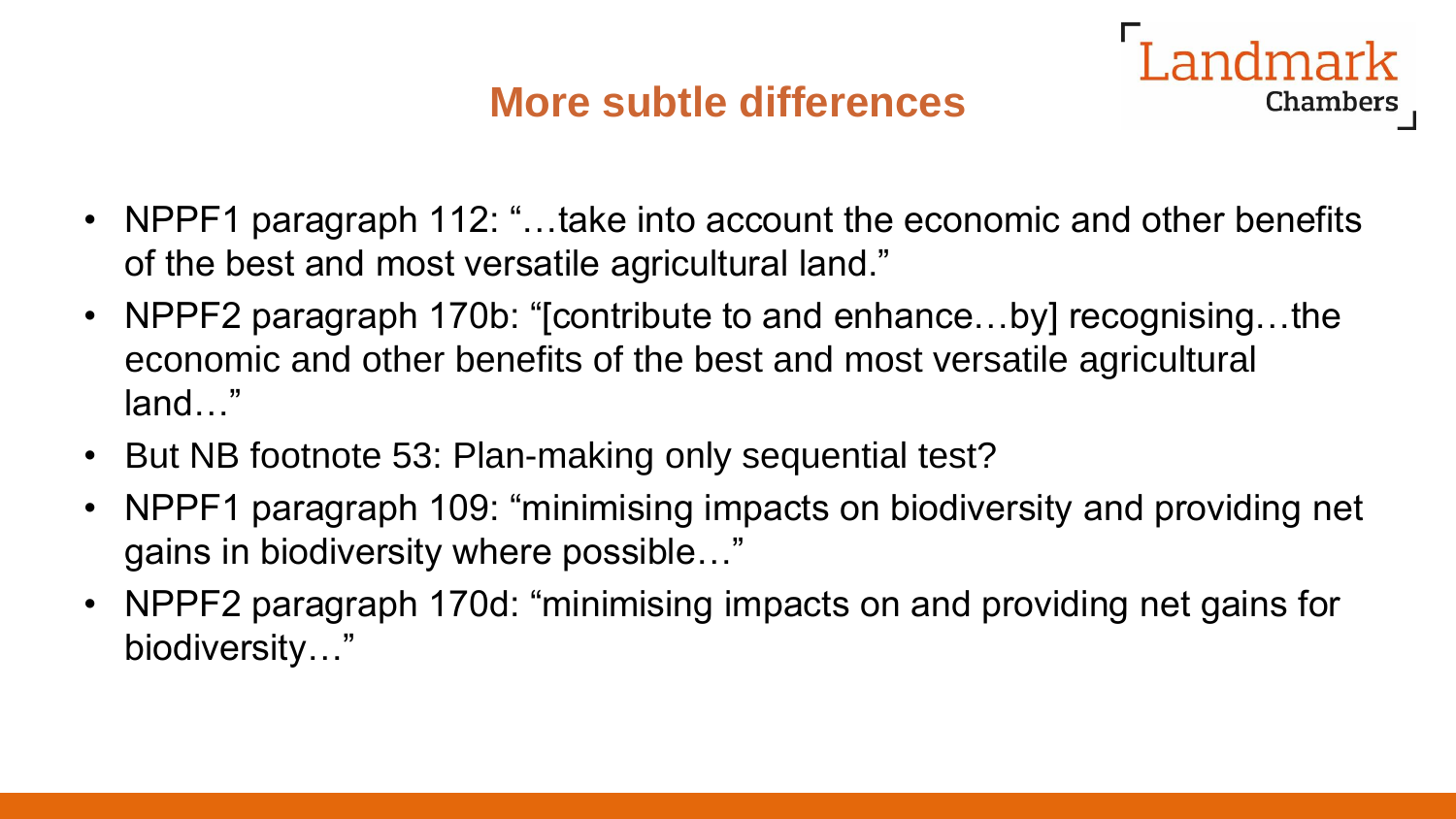### **National Parks, the Broads and AONBs**

- NPPF2 paragraph 172: "The conservation and enhancement of wildlife and cultural heritage are also important considerations in these areas, and should be given great weight in National Parks and the Broads."
- Why not "great weight" in AONBs?
- "The scale and extent of development within these designated areas should be limited"
- "scale and extent": what's the difference?
- "within" (cf "in" at NPPF1 paragraph 116)
- *R (Cherkley Campaign Ltd) v Mole Valley DC* [2014] EWCA Civ 567 (suggests the development within must be "major" for "exceptional circumstances" test to apply)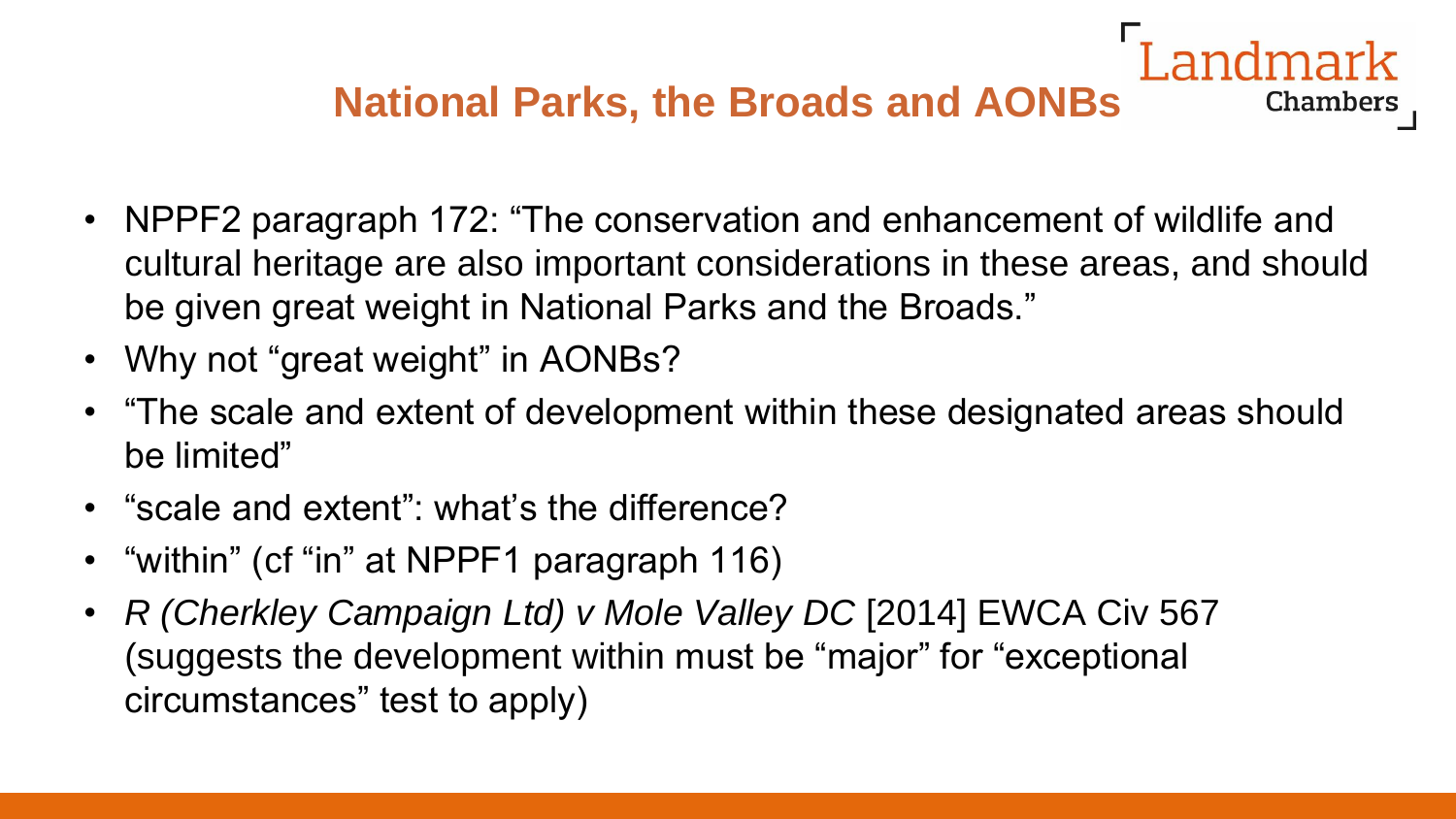# **National Parks, the Broads and AONBs**

- "these designated areas": again excluding AONBs?
- "major development": see footnote 55
- The NPPF paragraph 172 considerations to be assessed are non-exhaustive.
- For example, "meeting the need for it in some other way" may involve the consideration of alternative sites: *Wealden DC v Secretary of State* [2017] EWCA Civ 39; [2017] JPL 625